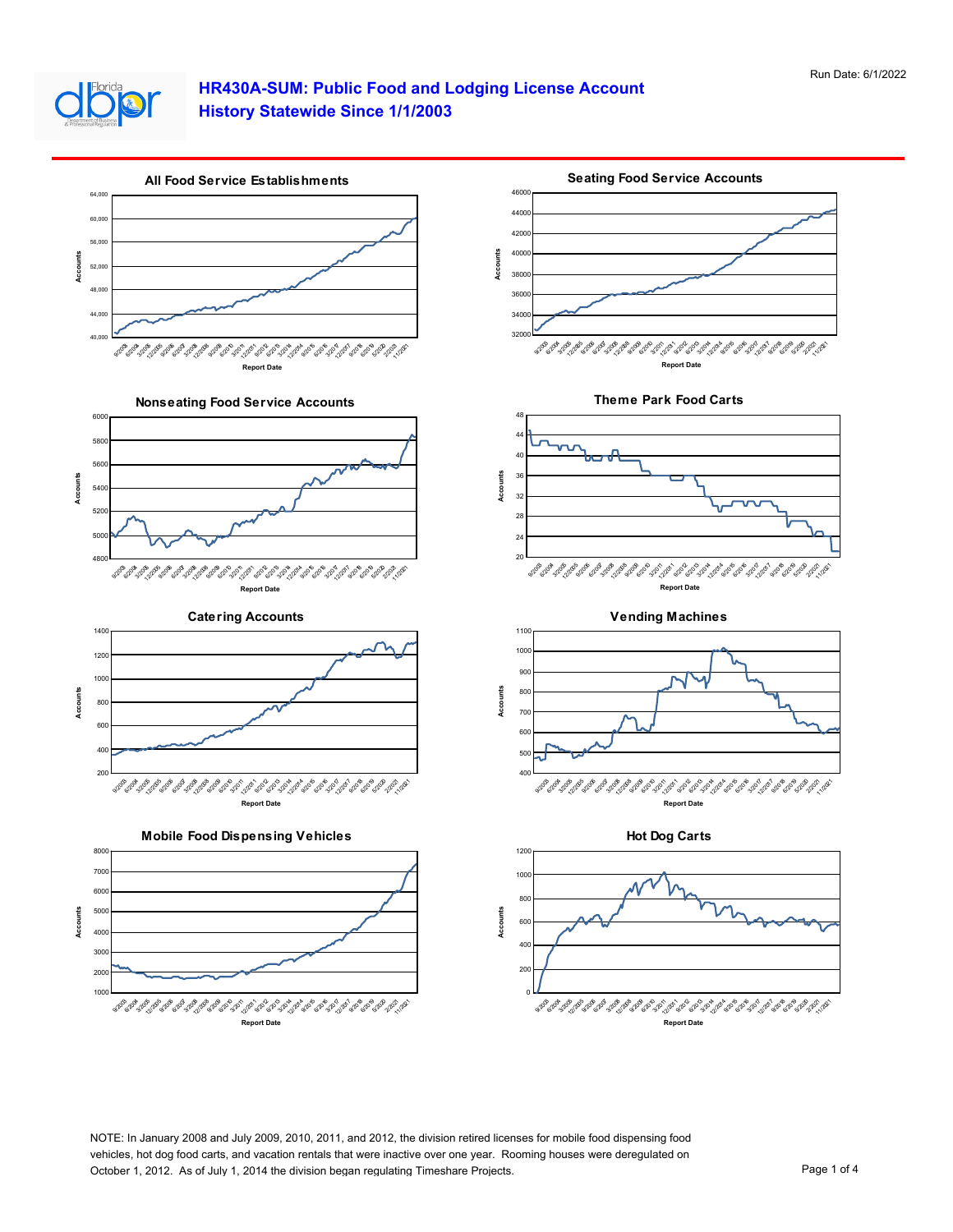

## **HR430A-SUM: Public Food and Lodging License Account History Statewide Since 1/1/2003**



NOTE: In January 2008 and July 2009, 2010, 2011, and 2012, the division retired licenses for mobile food dispensing food vehicles, hot dog food carts, and vacation rentals that were inactive over one year. Rooming houses were deregulated on October 1, 2012. As of July 1, 2014 the division began regulating Timeshare Projects. Page 2 of 4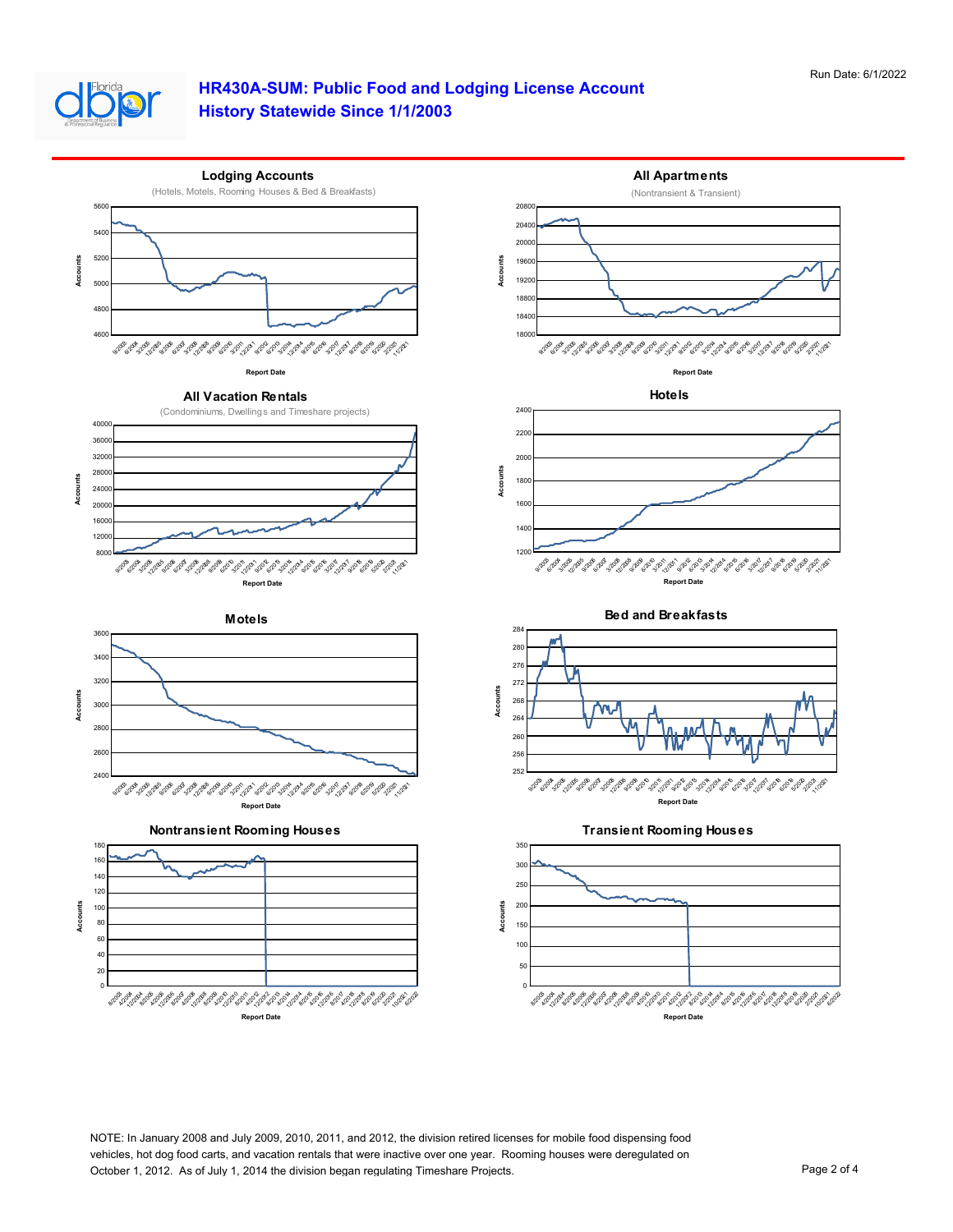

## **HR430A-SUM: Public Food and Lodging License Account History Statewide Since 1/1/2003**



NOTE: In January 2008 and July 2009, 2010, 2011, and 2012, the division retired licenses for mobile food dispensing food vehicles, hot dog food carts, and vacation rentals that were inactive over one year. Rooming houses were deregulated on October 1, 2012. As of July 1, 2014 the division began regulating Timeshare Projects. Page 3 of 4